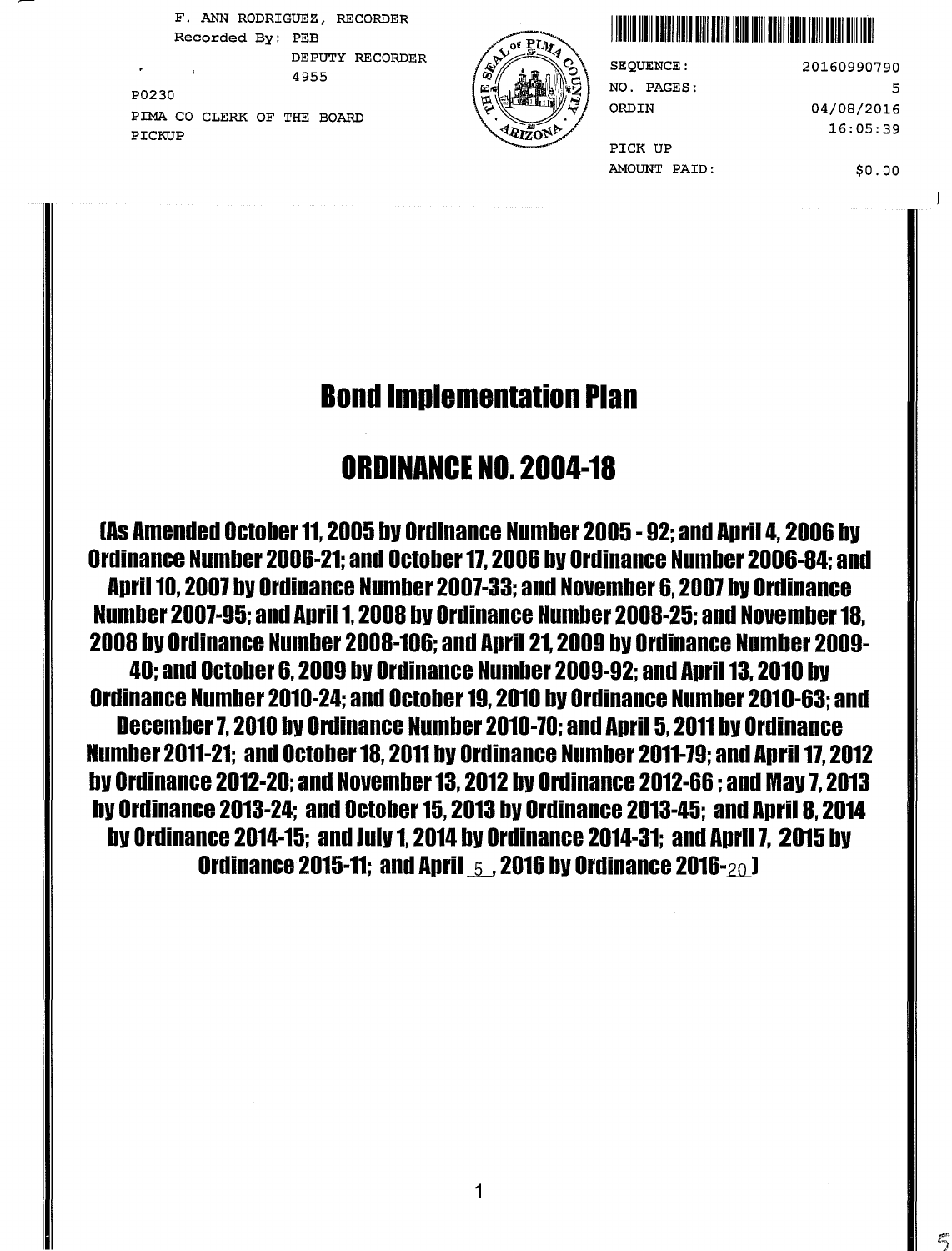#### ORDINANCE NO. 2016-20

AN ORDINANCE OF THE BOARD OF SUPERVISORS OF PIMA COUNTY ARIZONA RELATING TO GENERAL OBLIGATION AND SEWER REVENUE BOND PROJECTS AMENDING ORDINANCE NUMBER 2004-18 BOND IMPLEMENTATION PLAN, MAY 18, 2004 SPECIAL ELECTION (AS PREVIOUSLY AMENDED) FOR THE PURPOSE OF AMENDING OTHER FUNDING AND EXTENDING THE IMPLEMENTATION SCHEDULE OF CERTAIN PROJECTS.

### The Board of Supervisors of Pima County (the "Board") finds that:

- A. The Board of Supervisors adopted Chapter 3.06 of the Pima County Code titled "Bonding Disclosure, Accountability and Implementation;" and
- B. In compliance with Chapter 3.06, the Board of Supervisors adopted Ordinance Number 2004-18, the "Bond Implementation Plan, May 18, 2004 Special Election;" and
- C. The Board of Supervisors, has previously amended the Bond Implementation Plan a number of times in compliance with provisions of Chapter 3.06; and
- D. The Board of Supervisors desires to further amend Ordinance Number 2004-18 (as previously amended) in compliance with provisions of Chapter 3.06;

### BE IT ORDAINED by the Board of Supervisors of Pima County, Arizona:

Ordinance Number 2004-18 (as previously amended) is hereby amended as follows: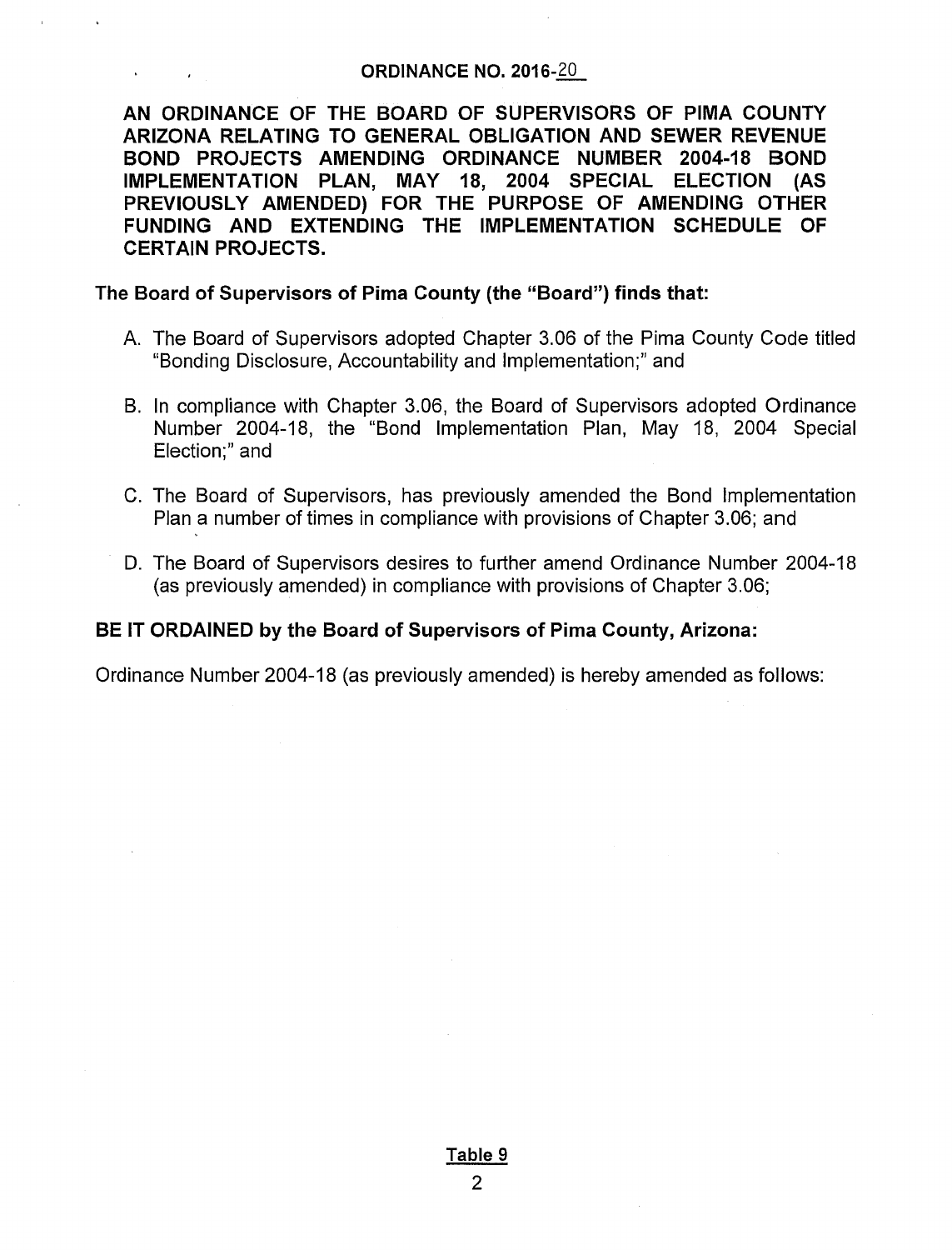| <b>Implementation Period</b> | <b>Fiscal Years</b> |
|------------------------------|---------------------|
| 1                            | 2004/05<br>2005/06  |
| 2                            | 2006/07<br>2007/08  |
| 3                            | 2008/09<br>2009/10  |
| 4                            | 2010/11<br>2011/12  |
| 5                            | 2012/13<br>2013/14  |
| 6                            | 2014/15<br>2015/16  |
|                              | 2016/17<br>2017/18  |

### **Implementation Periods**

#### **2.10 Neighborhood Reinvestment Affordable Housing Programs**

**Location:** Countywide

**Scope:** Provide funds to non-profit corporations, units of government, or licensed builders in the private sector for the development of affordable housing.

**Benefits:** Expand home ownership opportunities and provide access to affordable housing for low-income residents of Pima County. Encourage public-private partnerships for the Encourage public-private partnerships for the development of affordable housing.

#### **Bond Funding:** \$10,000,000

**Other Funding:** Affordable housing projects will typically use several funding sources, some of which include the Home Investment Partnership Program (HOME), Community Development Block Grants (CDBG), the State of Arizona Department of Housing, foundations, private lenders, and owner equity. On average, bond funds are leveraged 10:1.

**Project Duration:** Projects will be selected through an application process. Staff and the Housing Bond Advisory Committee will review applications on an ongoing basis based on the availability of funds. Projects will be evaluated and recommendations will be made to the Board of Supervisors for final approval.

#### **Implementation Period: 1, 2, 3, 4, 5, 6, 7**

**Project Management:** A Pima County Project Manager will oversee the project and work closely with the applicant, developer and contractor.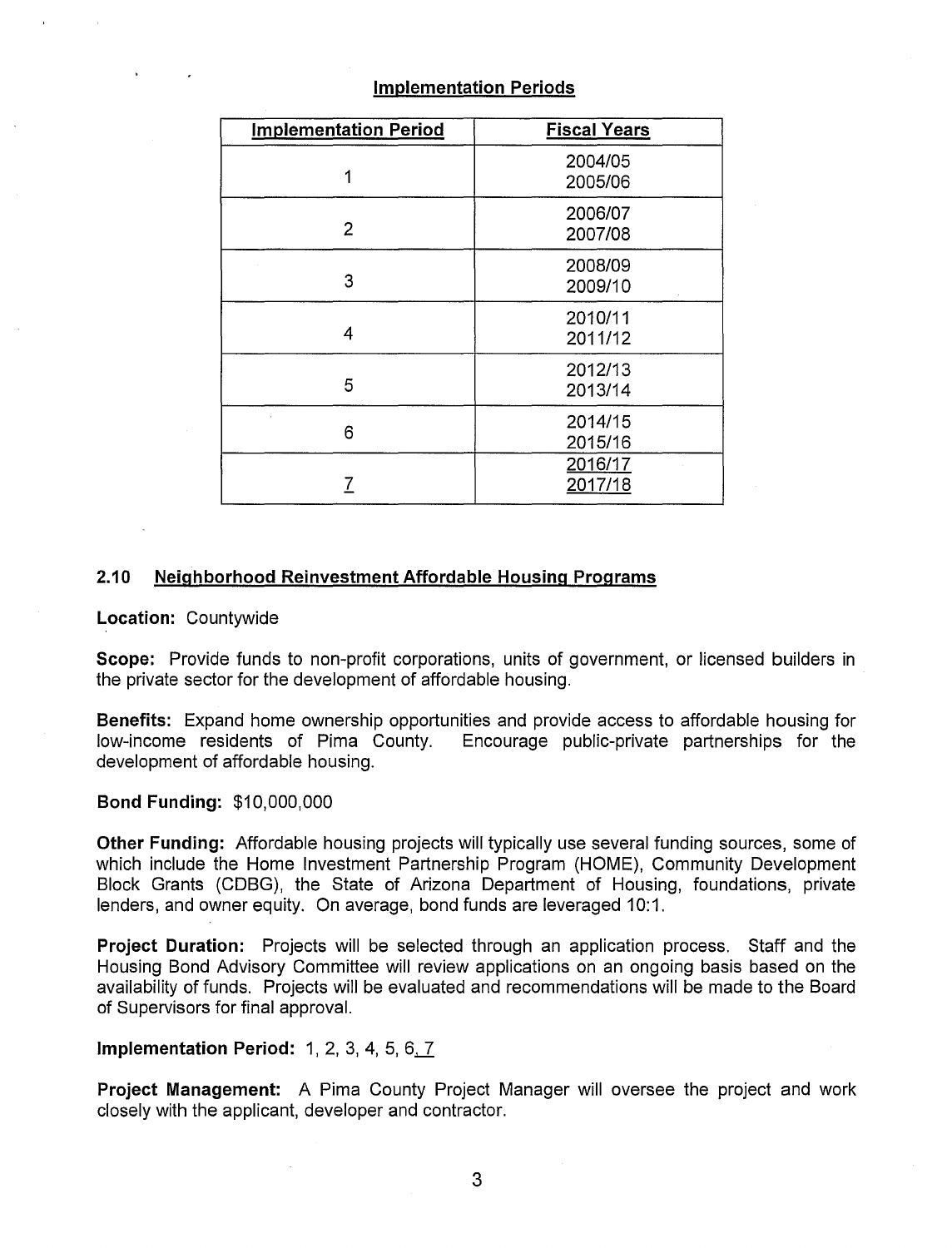**Future Operating and Maintenance Costs:** These projects typically will result in minimal future operating and maintenance costs for the participating local jurisdictions and typically will be costs for infrastructure improvements. Ongoing annual costs of the housing will be the responsibility of the owners.

#### **5.6 Santa Cruz River, Aio to 29th Street**

**Location:** Santa Cruz River Park: an approximate 1.5-mile reach between Aja Way and 29th Street.

**Scope:** This project is considered the first phase of the Paseo de las Iglesias Project for flood control, river park and riparian habitat improvements. The Paseo de las Iglesias project is a joint Pima County and United States Army Corps of Engineers planning and feasibility study for flood control and riparian habitat restoration improvements from Congress south to the Los Reales Road alignment. This project, from 29th Street (Silverlake) to Aja Way, is the first phase of construction for flood control improvements and linear river park system improvements along the Santa Cruz River to link to existing improvements from Grant Road to 29th Street (Silverlake), and from Aja Way south to Irvington Road to create a continuous ?-mile long river park system. This project will also join the Santa Cruz River park system to the Tucson Diversion Channel (Julian Wash) linear river trail system. This project will provide flood and erosion control using reinforced soil cement low flow bank protection and one grade control structure along the Santa Cruz River supplementing the river linear park improvements and trails. Ecosystem restoration and riparian habitat enhancement are planned along the Santa Cruz River and the Old West Branch of the Santa Cruz River.

**Benefits:** This project will benefit the community at large as it protects and provides continuation of the Juan Bautista National Trail, the Pima County linear river park and trail systems, and provides alternative modes of transportation along the Santa Cruz River. This project along with the proposed 2004 Bond Project from Grant Road to El Camino del Cerro will provide a continuous system of river improvements and linear park system and trails for a total of 10 river miles by providing a link to connect two existing segments of the Santa Cruz River Linear Park and provide a connection to the linear park and bike paths along the Tucson Diversion Channel to the Sam Lena Park. The project provides for ecosystem restoration and supports the Sonoran Desert Conservation Plan for riparian habitat protection and preservation. The project also provides erosion and flood control to protect existing residences and businesses along the Santa Cruz River, and to protect former landfill sites to prevent inundation and adverse impacts to groundwater quality.

Cost: \$17,200,000, with Administration being \$25,000, Planning being \$25,000, Design being \$600,000, Land acquisition being \$250,000, Utility Relocation being \$440,000, and Construction being \$15,860,000. \$14,528,625

**Bond Funding:** \$14,000,000

**Other Funding:** None identified at this time. \$528,625 (\$419,930 Tax Levy, \$82,489 City of Tucson, \$1,800 Misc Income, \$24,841 1997 FC-14 GO Bonds}

**Project Duration:** Total project duration is estimated at 72 months, 6 years total to complete flood control improvements, linear park improvements and habitat restoration, with Planning at 24 to 36 months, Design at 24 to 36 months, Land acquisition at 12 to 24 months, and Construction at 48 to 60 months.

**Implementation Period:** 1, 2, 3, 4, 5, 6